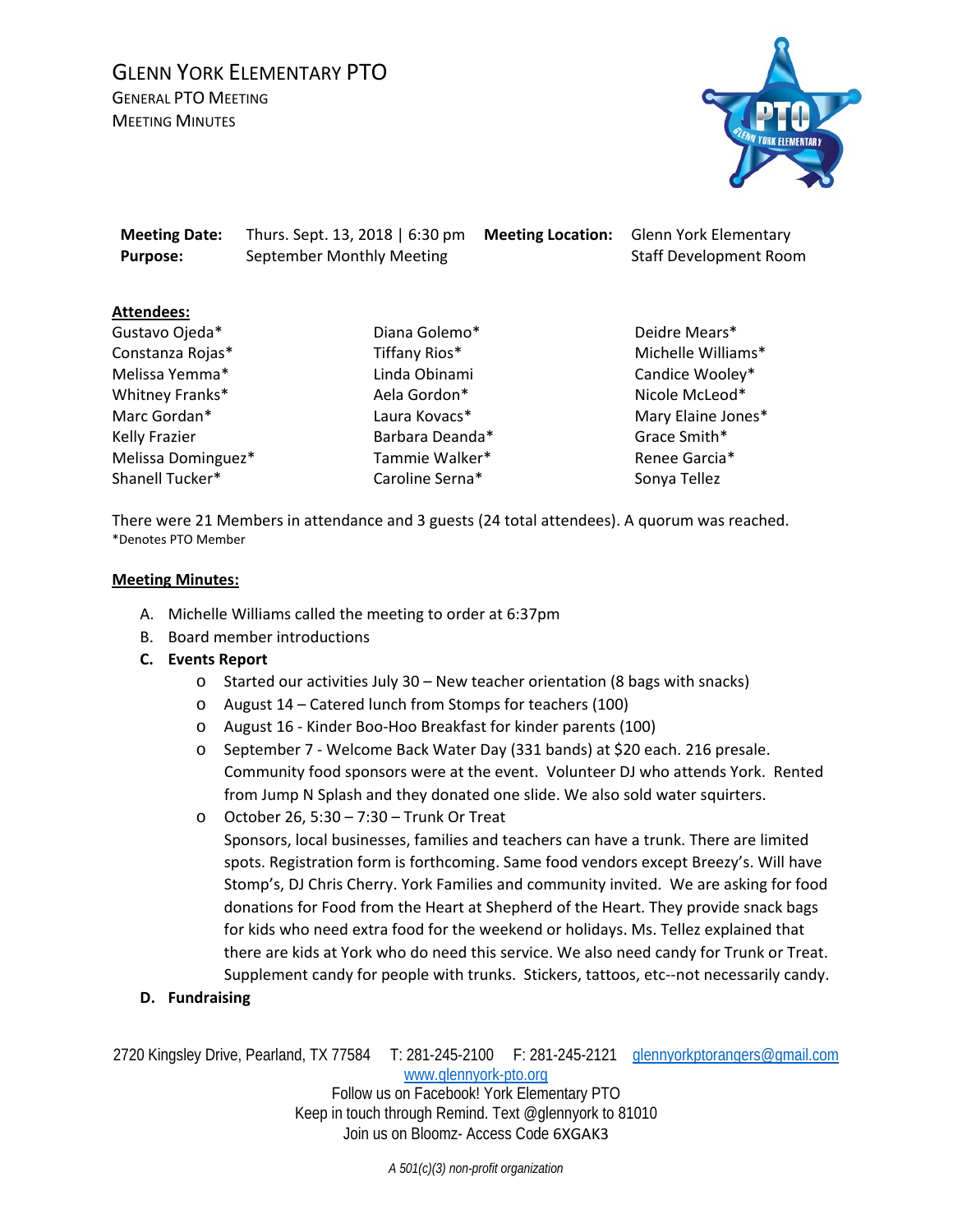

- o Board worked over the summer. We sought sponsors, so we can have them the whole year. Goal \$15,000 – we made \$18,000. Promised them to be on our banners, t-shirts, host spirit nights.
- o Goals this year: Mrs. Hicks would like to add an outdoor learning area. \$30,000 project.
- o Sponsors levels:
	- **Diamond Level (exclusive)**
	- **Platinum**
	- Gold
	- **Silver**
	- **Bronze**
- o Discussion of the bands for Water Day. Positive feedback from parents about these versus tickets.
- o \$15/family PTO membership
- o Spirit Items water bottles, lanyards, magnets
- o Birthday Grams \$5 something nice to let them know you're thinking about them. 10 color pen. Kids love it. Could do on half birthday if summer birthday.
- o Amazon Smile. Look for our school for PTO to get a percentage of qualifying purchases. Nicole thinks you can do your Amazon subscriptions through Smile also.
- o Randalls code is #13808
- o Nicole said that we will have to re-register with Kroger community rewards.
- o No silent auctions this year, but we can use raffle items for meetings, participants for our events, etc.

## **E. Treasurer's report:**

- o Water Day: \$7213!
- o Memberships: \$1525
- o Sponsors \$18,000
- o Birthday Grams \$530

## **F. Upcoming Events:**

- o PTO meeting October 11, 6:30 pm
- o Nov 8 Spring Creek BBQ Spirit Night. Spring Creek is generous to us. This is always a fun event.
- o Dec 6 and 7 Holiday Pics. Kids may take a photo with or without Santa. We are currently looking for a photographer, if anyone knows of one. Hoping to be able to print on site to avoid confusion of last year. "Winter Wonderland" is the theme.
- **G. Town Hall**

2720 Kingsley Drive, Pearland, TX 77584 T: 281-245-2100 F: 281-245-2121 [glennyorkptorangers@gmail.com](mailto:glennyorkptorangers@gmail.com)

[www.glennyork-pto.org](http://www.glennyork-pto.org/)

Follow us on Facebook! York Elementary PTO Keep in touch through Remind. Text @glennyork to 81010 Join us on Bloomz- Access Code 6XGAK3